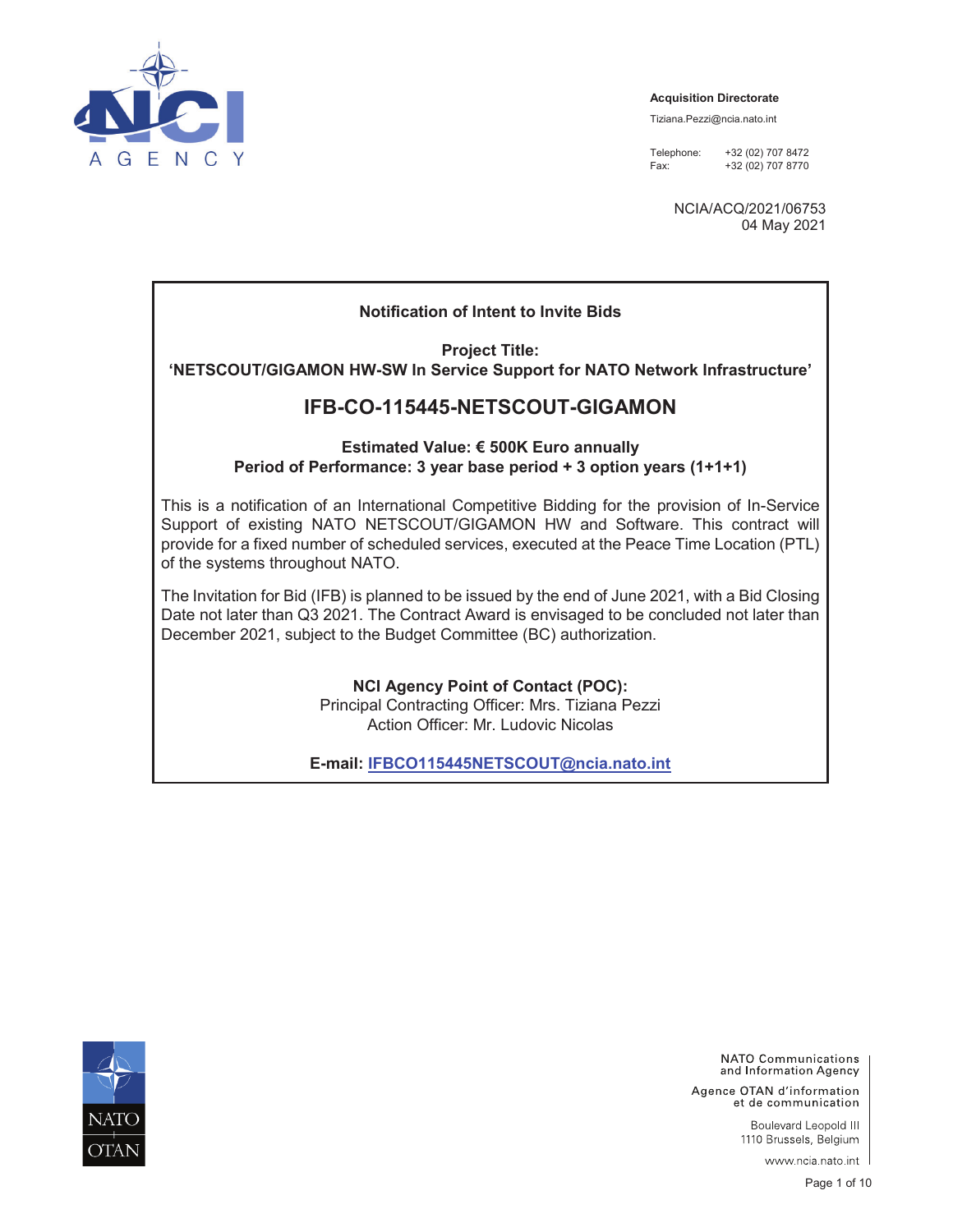

| To         | $\therefore$ Distribution List                                                                                                                                                                                                                            |
|------------|-----------------------------------------------------------------------------------------------------------------------------------------------------------------------------------------------------------------------------------------------------------|
| Subject    | : Notification of Intent to Invite Bids for the implementation of the support<br>contract of 'NETSCOUT/GIGAMON HW-SW In Service Support'<br>IFB-CO-115445-NETSCOUT-GIGAMON                                                                                |
| References | Budget Committee Budget Procurement Guidance, document BC-<br>: A.<br>D(2018)0004-FINAL dated 29 January 2018;<br>NCIO Financial Rules and Procedures, document AC/337-D(2016)0014<br>B.<br>dated 16 March 2016.<br>C. C-M(2002)49 - NATO Security Policy |

- 1. In accordance with References (A) and (B), notice is hereby given of the intent of the NATO Communications and Information Agency (NCI Agency), acting as a Host Nation responsible of implementing the subject requirement, to issue an Invitation for Bids (IFB) for the provision of In-Service Support of the NETSCOUT/GIGAMON Hardware and Software existing in NATO infrastructure. This contract will provide for a fixed number of scheduled services, executed at the Peace Time Location (PTL) of the systems throughout NATO.
- 2. A summary of the requirements of the future IFB is set forth in Annex A attached to this letter.
- 3. The Prospective Bidders are invited to carefully review the requirement summary in Annex A and provide, on a voluntary basis, any comments that the industry might have regarding the planned schedule, commercial conditions, options or any other aspects of the requirement. Any such comments shall be provided to the Purchaser prior to the closing date of the nomination period under Para. 1212. However, the Prospective Bidders shall note that this is not a formal clarification requests process, and the Purchaser is under no obligation to respond to any of the comments received from industry during the notice period. This is just an additional opportunity the Purchaser is giving to the Industry to provide any comments that may be taken into account ahead of the formal IFB.
- 4. The reference for the Invitation for Bid is **IFB-CO-115445-NETSCOUT-GIGAMON**, and all correspondence concerning the IFB should reference this number.
- 5. The estimated annual cost for the services and deliverables included within the scope of the intended service provision contract is EUR 500,000 yearly, for a minimum of three years of the base contract period of performance, and subsequent optional years. The NCI Agency reserves the right to amend the envisaged base contract duration throughout the IFB stage, as may be directed by the Budget Committee.
- 6. For source selection, the NCI Agency is planning to use the International Competitive Bidding (ICB) procedures, with Lowest Priced Technically Compliant Bid evaluation methodology, governed by NATO Financial Rules and Procedures.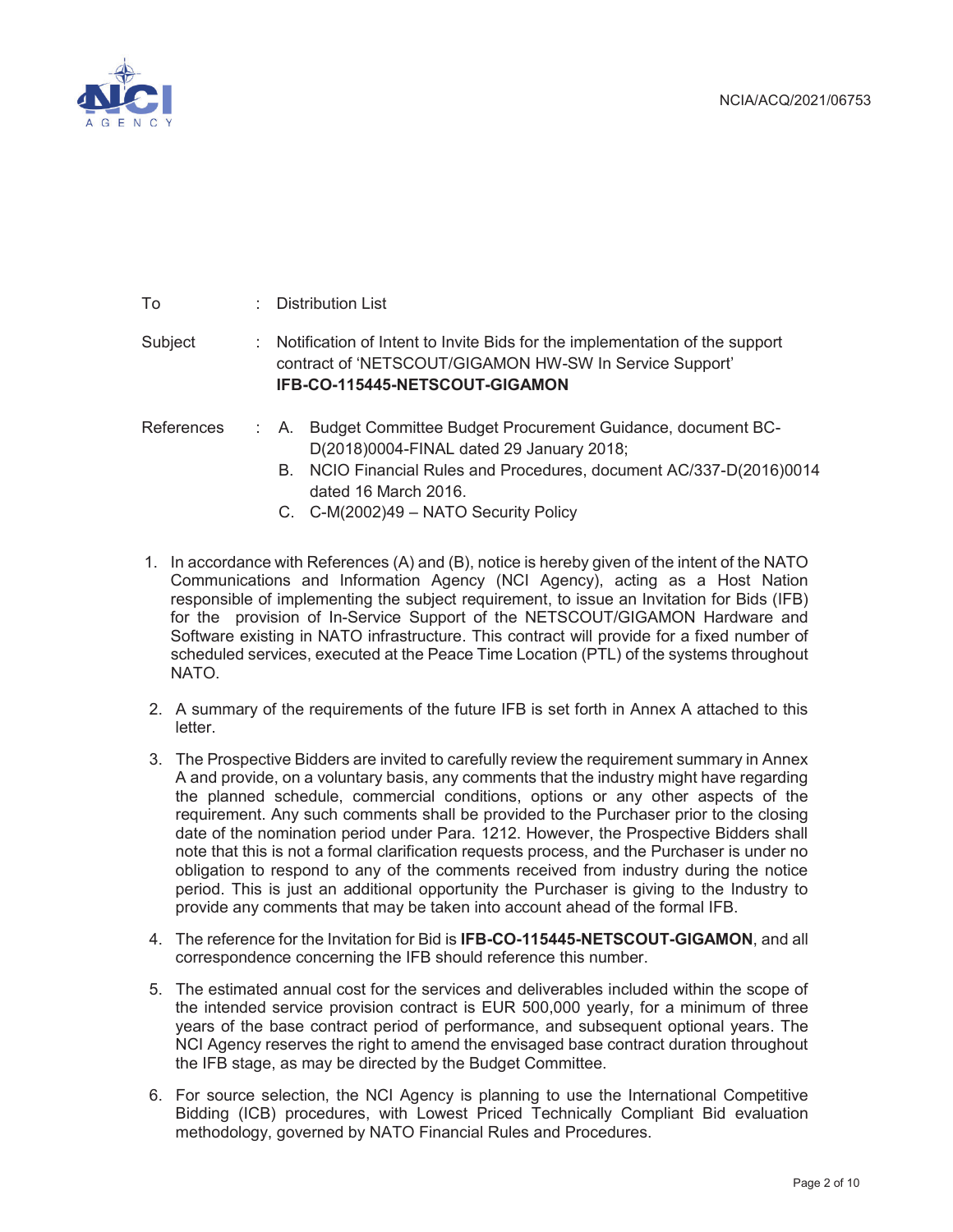

- 7. It is planned to award a single contract for the entire scope of work. No partial bidding will be allowed. Award of the contract is planned to be made on a Firm Fixed Price Basis.
- 8. The IFB is planned to be issued by the end of June 2021, with a Bid Closing Date not later than Q3 2021. The Contract Award is expected not later than December 2021. Contract Award is subject to BC authorization and funding priority and availability as determined by the NATO Budget Committee. The NCI Agency reserves the right to amend the requirements and schedule as may be directed by the Budget Committee.
- 9. Bidders will be required to declare a bid validity of twelve (12) months from closing date for receipt of bids, supported by a Bid Guarantee of Euro 100,000 (one hundred thousand Euro). Should the selection and award procedure exceed the twelve (12) months after Bid Closing Date, firms will be requested to voluntarily extend the validity of their bids and Bid Guarantee accordingly. Bidders may decline to do so, however they shall withdraw their bid and excuse themselves from the bidding process without penalty.
- 10. Firms from all 30 NATO Member Nations may respond to future solicitation once issued. Firms that wish to participate in this procurement must be nominated to the NCI Agency through their national delegation to NATO and such nomination must be accompanied by a **"Declaration of Eligibility"** (DoE) and certification of their security clearances executed by their national authorities. Requests for participation received directly from firms shall not be considered.
- 11. The Contractor shall be a NetScout Channel Partner with accreditations/ certifications for "Platinum Partner Reseller" and "Partner Enabled Support". Furthermore, the Contractor shall be a Gigamon Channel Partner with accreditation/ certification for "Platinum Partner with Pro Support qualification". In addition, the Contractor shall have an HP and VMWare partnership, to provide repair, maintenance and support to all HP install base equipment on which NETSCOUT/GIGAMON software is installed on.
- 12. The closing date for additions/ nominations to the Bidders List of qualified and certified firms which may be interested in receiving an Invitation for Bid for this Project is **07 June 2021.** The Declarations of Eligibility shall include the following information for each of the nominated firms: the NAME of the FIRM, the TELEPHONE and FAX NUMBERS, E-MAIL ADDRESS and POINT OF CONTACT. This information is critical to enable prompt and accurate communication with prospective bidders.
- 13. Delegations are requested to provide the prospective bidders list to the NCI Agency Point of Contact (POC) at the following address:

NATO Communications and Information Agency Acquisition Directorate Boulevard Léopold III 1110 Brussels, Belgium

Attn: Tiziana Pezzi, Principal Contracting Officer Cc: Nicolas Ludovic, Senior Contracting Assistant.

E-mail: IFBCO115445NETSCOUT@ncia.nato.int

14. The participating National Authorities are advised that the IFB package will only contain "NATO UNCLASSIFIED" material. However, execution of the proposed contract will require unescorted access and work of contractor personnel at NATO Class II security areas and in accordance with reference C, personnel of the winning bidder will be required to hold individual security clearances of "NATO SECRET". Only companies maintaining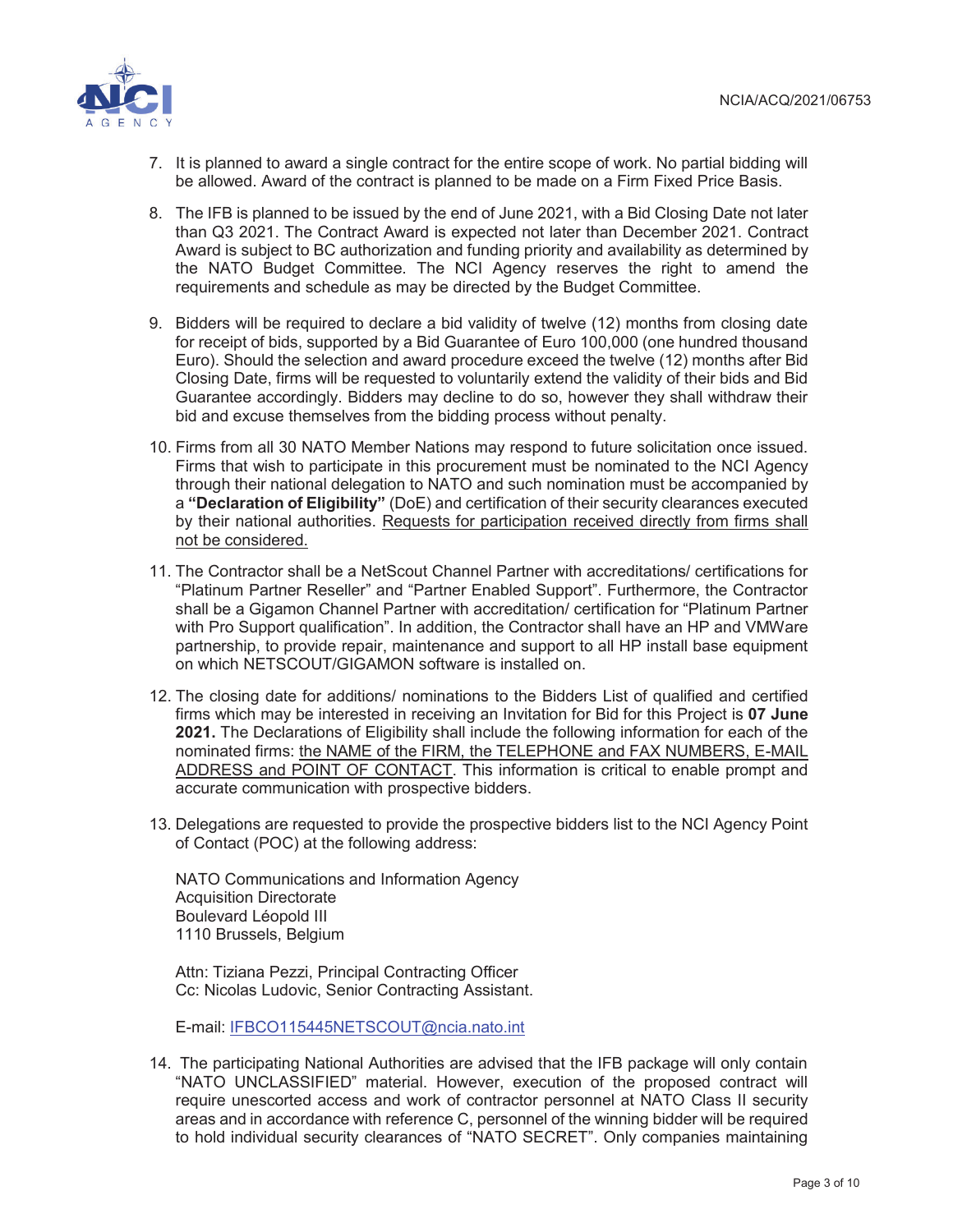

appropriate personnel clearances will be able to perform the resulting contract. Bidders are to note that contract award will not be delayed in order to allow Contractor personnel to obtain missing clearances.

15. Your assistance in this procurement is greatly appreciated

FOR THE DIRECTOR OF ACQUISITION:



Mrs Tiziana Pezzi Principal Contracting Officer

Enclosures:

Annex A (Summary of Requirements)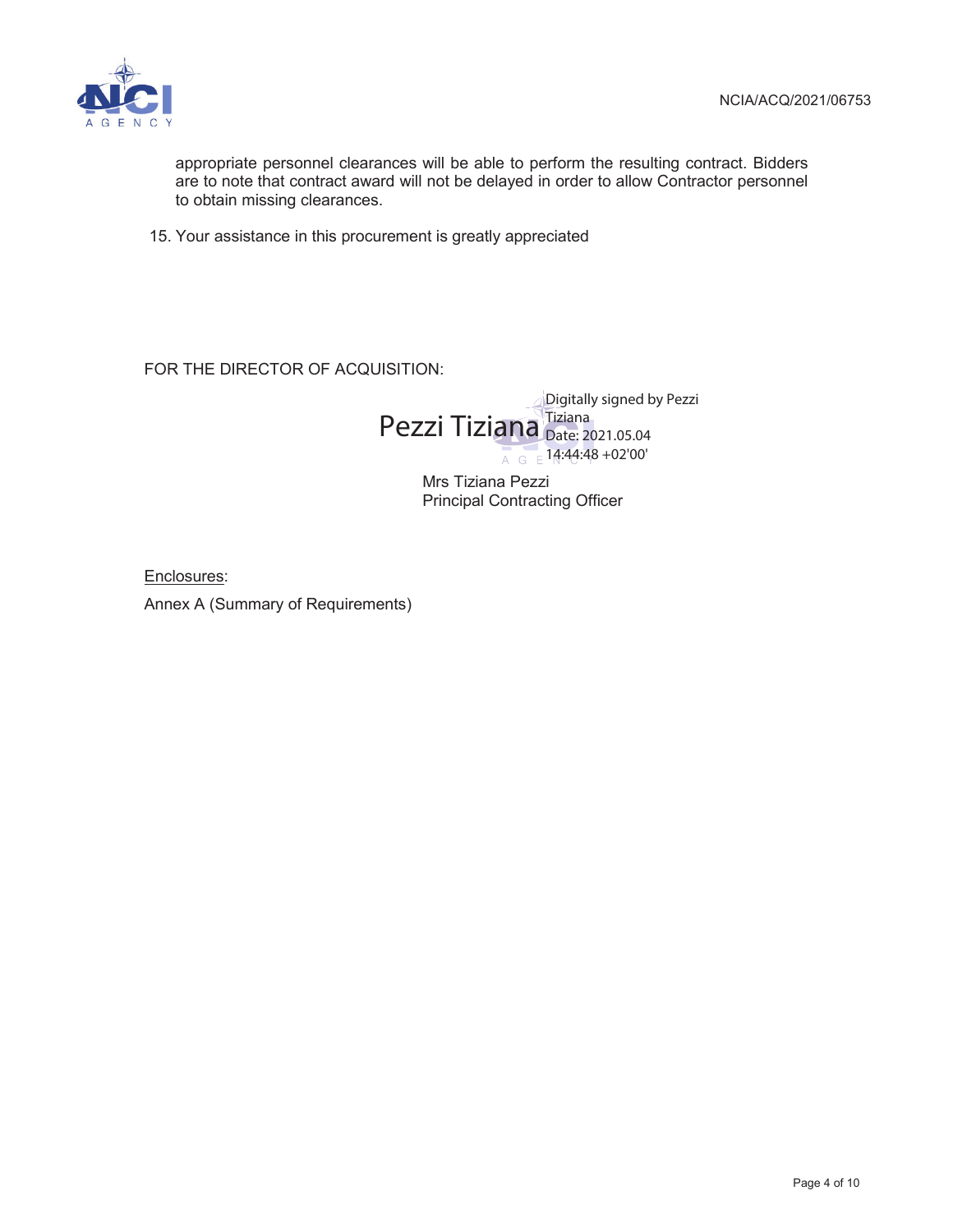

# **Distribution List for Notification of Intent (NOI) to Invite Bids IFB-CO-115445-NETSCOUT/GIGAMON**

## **NATO Delegations** (Attn: Investment Adviser):

| Albania                      | 1 |
|------------------------------|---|
| Belgium                      | 1 |
| <b>Bulgaria</b>              | 1 |
| Canada                       | 1 |
| Croatia                      | 1 |
| <b>Czech Republic</b>        | 1 |
| <b>Denmark</b>               | 1 |
| Estonia                      | 1 |
| France                       | 1 |
| Germany                      | 1 |
| Greece                       | 1 |
| Hungary                      | 1 |
| Iceland                      | 1 |
| Italy                        | 1 |
| Latvia                       | 1 |
| Lithuania                    | 1 |
| Luxembourg                   | 1 |
| Montenegro                   | 1 |
| Netherlands                  | 1 |
| North Macedonia              | 1 |
| Norway                       | 1 |
| Poland                       | 1 |
| Portugal                     | 1 |
| Romania                      | 1 |
| Slovakia                     | 1 |
| Slovenia                     | 1 |
| Spain                        | 1 |
| Turkey                       | 1 |
| The United Kingdom           | 1 |
| The United States of America | 1 |

## **Belgian Ministry of Economic Affairs** 1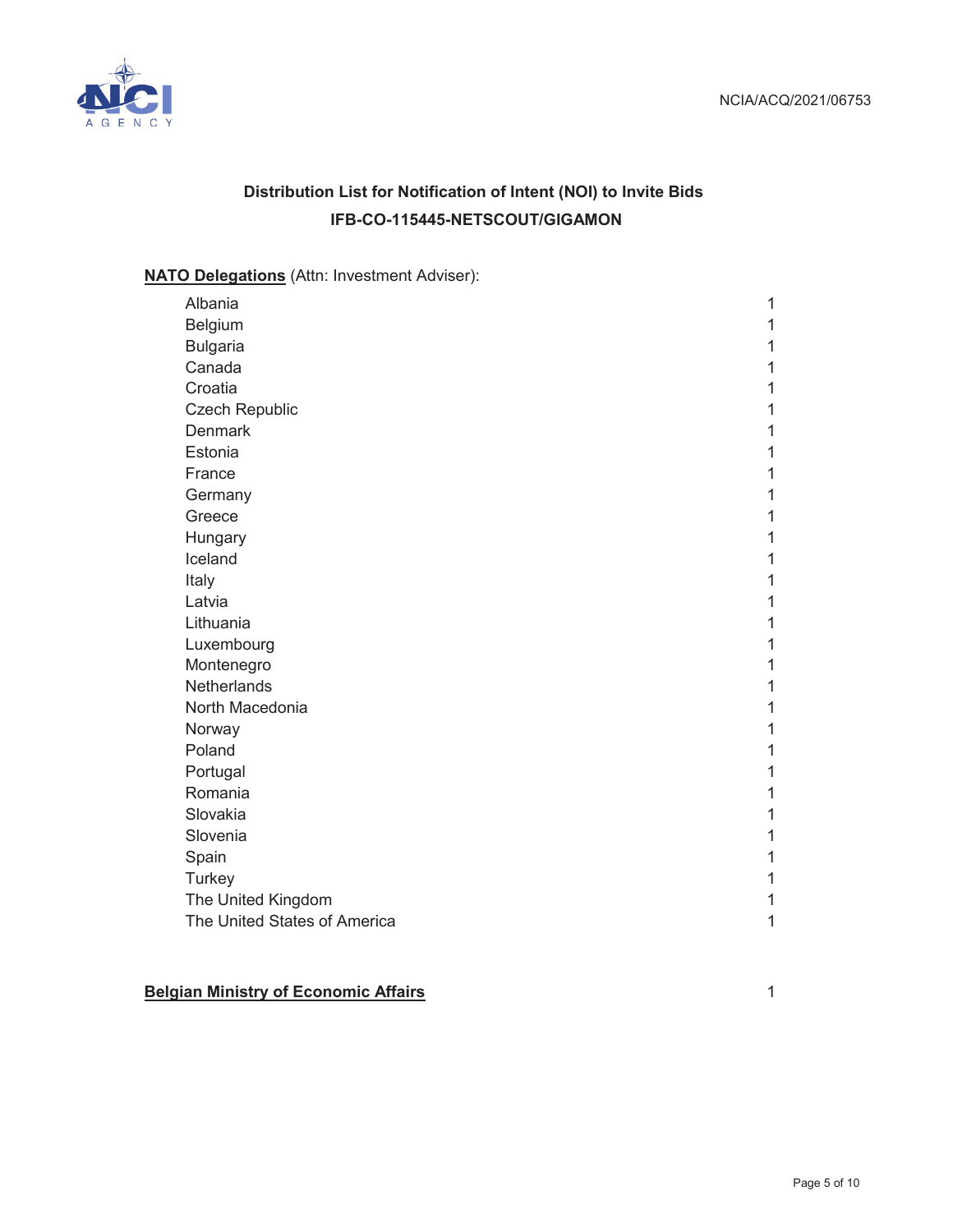

## **Embassies in Brussels** (Attn: Commercial Attaché):

| Albania                      | 1 |
|------------------------------|---|
| Belgium                      | 1 |
| <b>Bulgaria</b>              | 1 |
| Canada                       | 1 |
| Croatia                      | 1 |
| <b>Czech Republic</b>        | 1 |
| <b>Denmark</b>               | 1 |
| Estonia                      | 1 |
| France                       | 1 |
| Germany                      | 1 |
| Greece                       | 1 |
| Hungary                      | 1 |
| Iceland                      | 1 |
| Italy                        | 1 |
| Latvia                       | 1 |
| Lithuania                    | 1 |
| Luxembourg                   | 1 |
| Montenegro                   | 1 |
| Netherlands                  | 1 |
| North Macedonia              | 1 |
| Norway                       | 1 |
| Poland                       | 1 |
| Portugal                     | 1 |
| Romania                      | 1 |
| Slovakia                     | 1 |
| Slovenia                     | 1 |
| Spain                        | 1 |
| Turkey                       | 1 |
| The United Kingdom           | 1 |
| The United States of America | 1 |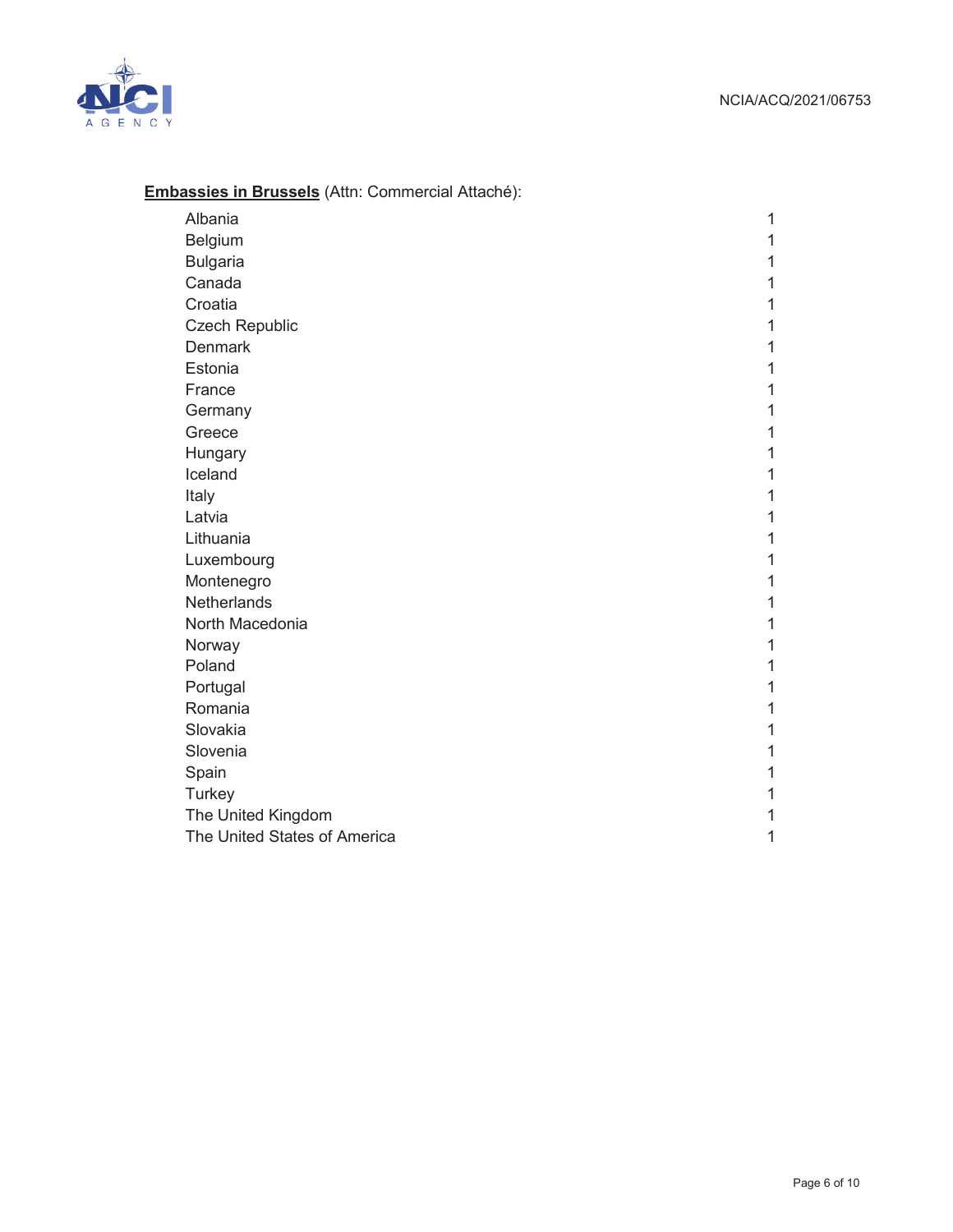## **ANNEX A**

#### **Summary of Requirements**

#### **1. Description of Service Background**

- 1.1. NATO owns NETSCOUT/GIGAMON network equipment and software, in order to create, maintain, support and manage the NGCS (NATO General Communications System).
- 1.2. NATO is responsible for Level1-2-3 support. This contract shall provide Software and License Subscription and Level4 Technical support to all mentioned HW and SW as well as Advanced Exchange or Repair for Return support.
- 1.3. As per NATO acquisition rules, NATO seeks to expand availability of the opportunity through an International Competitive Bid.

#### **2. Description of In Service Support Scope**

- 2.1. This contract shall provide support for the following equipment and software:
- 2.2. Hardware
	- 2.2.1. 40 Mini Remote Site nGenius Infinistreams with one port Gigabit copper with analysis capacity of max. 500 mbps and 500G storage
	- 2.2.2. 40 HP ProLiant DL120 Gen9
	- 2.2.3. 2 HPE DL380 Gen10 12 LFF CTO Server
	- 2.2.4. 2 HPE OEM ProLiant DL360 Gen10 8SFF CTO Server
	- 2.2.5. 8 InfiniStream Appliance, 4-Port Gigabit Configurable, 12TB
	- 2.2.6. 23 Gigamon TAP-201
	- 2.2.7. 26 GigaPORT 4 port extension module
	- 2.2.8. 7 GigaVUE-420, 4 copper port with Citrus and CLI
	- 2.2.9. 8 GigaVUE-420 4 copper AC power
	- 2.2.10. 3 GigaTAP-TX copper tap module, 2 taps per module
	- 2.2.11. 3 nGenius InfiniStream, 8-Port Gigabit configurable, 4TB
	- 2.2.12. 3 nGenius InfiniStream, 4-Port Gigabit configurable, 12TB
	- 2.2.13. 1 InfiniStream Appliance, 4-Port Gigabit Configurable, 12TB
- 2.3. Software
	- 2.3.1. 1 nGenius Global
	- 2.3.2. 1 nGenius Performance Manager
	- 2.3.3. 2 nGenius One (Windows)
	- 2.3.4. 1 Incremental License nGenius Performance Manager
	- 2.3.5. 25 SW-MAI-VI2000
	- 2.3.6. 2 nGenius Performance Manager for workgroup
	- 2.3.7. 3 nGenius Performance Manager Enterprise
	- 2.3.8. 2 nGeniusONE Full (50) Software (Linux)
	- 2.3.9. 2 Mastercare Support for nGenius Unified Communications Collector 10

2.4. The scope of work supplied in this contract shall include:

- a) developing and implementing an In-Service Support Plan on a yearly basis;
- b) problem resolution in agreed timeframes;